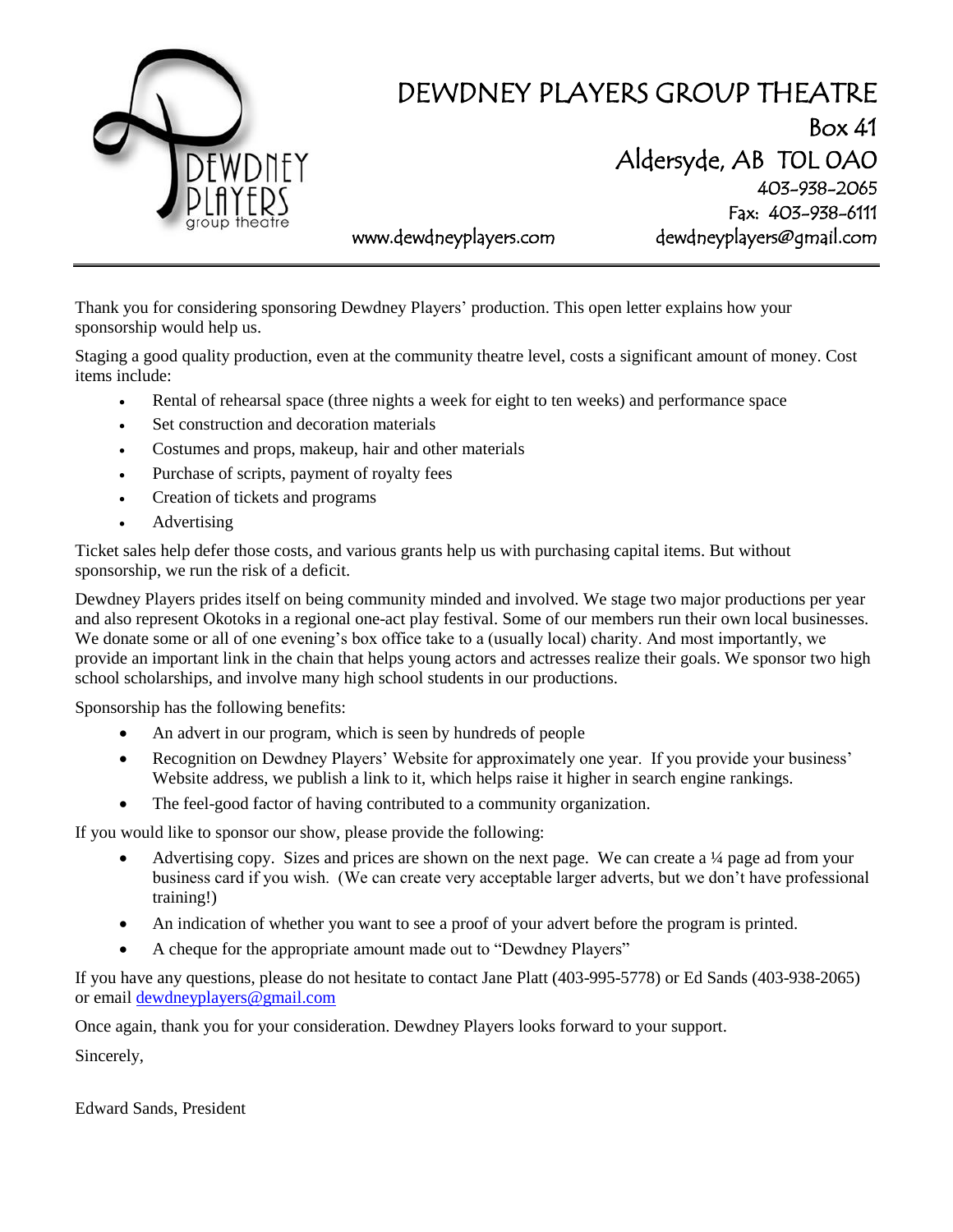## **ADVERTISEMENT SIZES AND COSTS**

|               |                | <b>ORIENTATION</b> | <b>WIDTH (INS)</b> | <b>HEIGHT (INS)</b> | <b>COST</b> |
|---------------|----------------|--------------------|--------------------|---------------------|-------------|
| <b>BRONZE</b> | <b>Ouarter</b> | Portrait           | 2.9                | 3.65                | \$50.00     |
|               |                | Landscape          | 6.0                | 1.75                | \$50.00     |
| <b>SILVER</b> | Half           | Portrait           | 2.9                | 7.5                 | \$100.00    |
|               |                | Landscape          | 6.0                | 3.65                | \$100.00    |
| Gold          | Full           | Portrait           | 6.0                | 7.5                 | \$200.00    |
|               |                | Landscape          | 7.5                | 6                   | \$200.00    |

We have (and have had) arrangements with some sponsors where they provide goods or services to the value of a sponsorship. For example, one local eatery currently provides food for our dress rehearsal, and a couple of businesses provide door prizes.

The following text precedes our list of sponsors on our Website.

"Dewdney Players is grateful to the many local businesses and local branches of chains that contribute to our production expenses by advertising in our programs. We extend our thanks to them, and encourage you to patronise their businesses, remembering to thank them for sponsoring Dewdney Players Group Theatre."